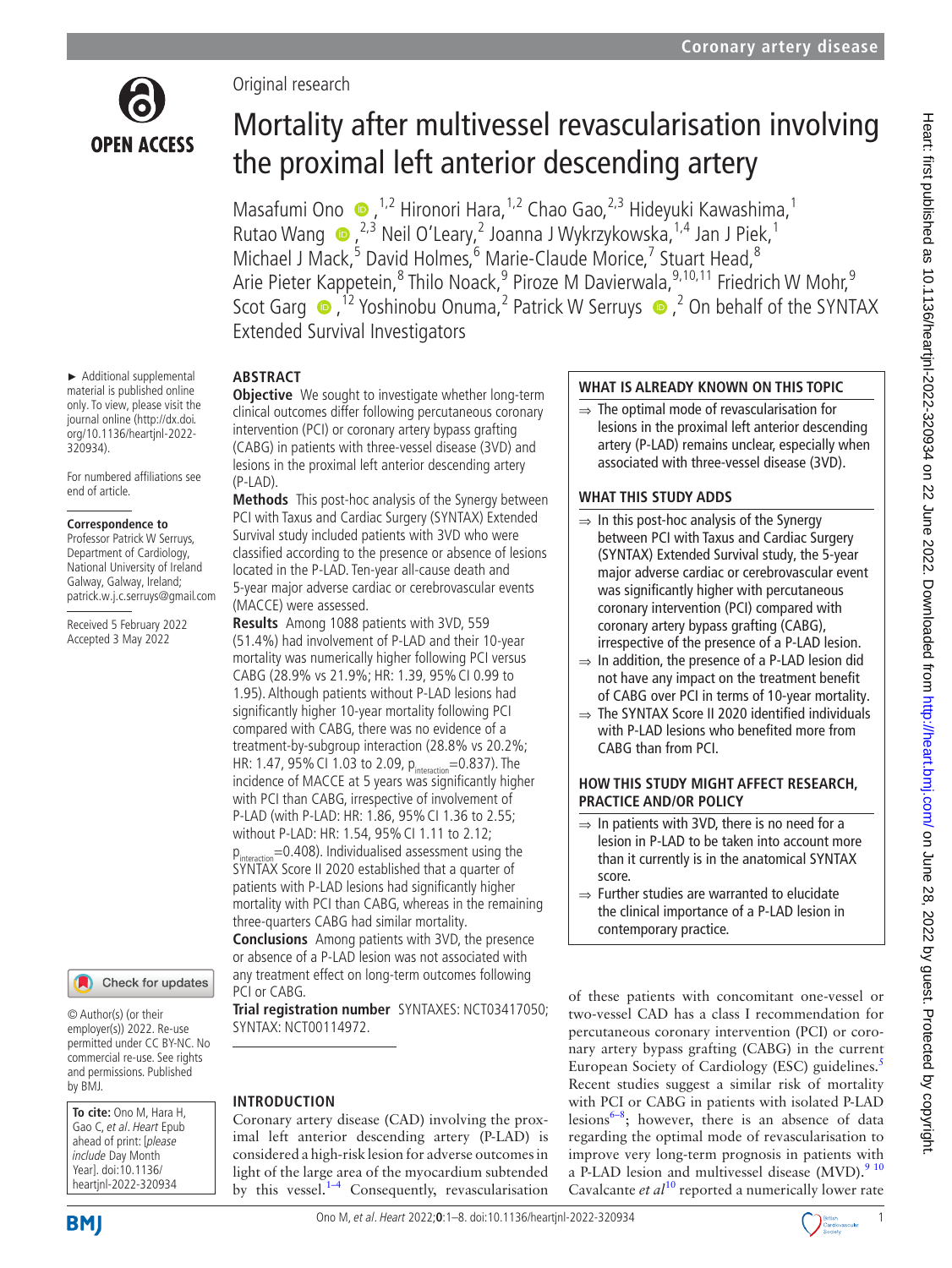## **Coronary artery disease**

of mortality with CABG (7.0%) compared with PCI (10.1%) at 5-year follow-up ( $p=0.06$ ). Given the potential superior longterm patency of a left internal mammary artery (LIMA) graft on the left anterior descending artery (LAD) compared with stenting, it is of genuine interest whether the presence of a P-LAD lesion can amplify the beneficial effects of CABG over PCI during long-term follow-up beyond 5 years.

The Synergy between PCI with Taxus and Cardiac Surgery (SYNTAX) trial compared PCI with CABG in patients with left main CAD (LMCAD) and/or three-vessel disease  $(3VD).<sup>11</sup>$  $(3VD).<sup>11</sup>$  $(3VD).<sup>11</sup>$  The aim of this subgroup analysis of the SYNTAX Extended Survival (SYNTAXES) study was to investigate the impact of a P-LAD lesion on long-term clinical outcomes among patients with 3VD and to compare PCI with CABG in patients with 3VD with or without a P-LAD lesion.

#### **METHODS**

#### **Study design and patient population**

The present study is a post-hoc subgroup analysis of the SYNTAXES study (NCT03417050),<sup>12</sup> which was an investigatordriven, extended, 10-year follow-up of the randomised SYNTAX trial (NCT00114972) beyond its original follow-up of 5 years[.11 13 14](#page-7-1) In brief, the SYNTAX trial was a multicentre, randomised controlled trial performed in 85 hospitals across 18 North American and European countries which adopted an 'allcomers' design involving consecutive enrolment of all eligible patients with 3VD or LMCAD, except for those presenting with a myocardial infarction (MI). A total of 1800 patients with de novo 3VD and/or LMCAD who were deemed eligible for both PCI and CABG based on clinical judgement and consensus of a heart team were enrolled and randomised in a 1:1 fashion to receive PCI (n=903), with the uniform use of Taxus Express paclitaxel drug-eluting stents (Boston Scientific Corporation, Marlborough, Massachusetts, USA), or CABG (n=897). If patients were deemed ineligible for either treatment, they were entered into the nested CABG (PCI-ineligible patients) or PCI (CABG-ineligible patients) registry.

All patients provided written informed consent prior to participation in the SYNTAX trial.

### **P-LAD subgroup**

In this study, patients with LMCAD were excluded to focus on the prognostic impact of P-LAD lesions independent of LMCAD. Patients were classified in the P-LAD group if they had at least one lesion of ≥50% diameter stenosis in the P-LAD, which was anatomically defined as the segment between the branching point of the left main stem and the first major septal branch, and represents segment 6 of the American Heart Association classifi-cation and the anatomical SYNTAX score.<sup>[15 16](#page-7-3)</sup>

#### **Study endpoint**

The primary endpoint of this study was all-cause death at 10 years. Vital status was confirmed by electronic healthcare record review and using national death registries. Patients with missing vital status were included in the analysis and censored at the time of 'lost to follow-up' or at 5 years when the recruiting centres did not participate in the SYNTAXES study for 10-year extended follow-up (a total of five patients in two centres).

We also assessed major adverse cardiac or cerebrovascular events (MACCE; defined as the composite of all-cause death, MI, stroke and any repeat revascularisation) at 5 years and its components, which were adjudicated by an independent clinical events committee.

## **Statistical analysis**

All analyses were performed on the intention-to-treat population. Continuous variables are expressed as median and IQR and compared using the Kruskal-Wallis H test. Categorical variables are presented as counts and percentages and compared using the  $\chi^2$  test or Fisher's exact test as appropriate. The Kaplan-Meier method was used as the primary analysis to estimate the cumulative rates of events over time, and the log-rank test was performed to examine the differences between groups, with CIs for 95% ratios of the probability of events at 5 or 10 years.

As a supplementary analysis, the hazards of clinical endpoints were compared between the P-LAD and the non-P-LAD group using unadjusted and adjusted Cox proportional hazards models to calculate the HR and 95% CI. The covariables in the adjusted models were baseline variables of age, sex, body mass index, medically treated diabetes, hypertension, dyslipidaemia, current smokers, previous MI, previous cerebrovascular disease, peripheral vascular disease, chronic obstructive pulmonary disease, chronic kidney disease, prescription of statin at discharge, any bifurcations and anatomical SYNTAX score, which had been selected based on prior knowledge of the association of these variables with all-cause mortality and MACCE.<sup>14 17</sup> The HRs between PCI and CABG were also assessed in the unadjusted Cox proportional hazards models stratified by P-LAD and non-P-LAD groups, with evaluation of the treatment-by-subgroup interaction.

In addition, the predicted 10-year all-cause mortality for PCI and CABG was also calculated using the SYNTAX Score II 2020, with assessment of calibration plots in each P-LAD subgroup<sup>[18](#page-7-5)</sup> and comparisons of the treatment benefit.<sup>[18](#page-7-5)</sup>

Statistical significance was defined as a two-sided p≤0.05. All analyses were performed using SPSS Statistics V.26 (IBM Corp., Armonk, 281 N.Y., USA) and R V.3.5.1 software (R Foundation for Statistical Computing, Vienna, Austria).

### **Patient and public involvement**

No patients were involved in the design, conduct, reporting or dissemination plans of the present study.

## **RESULTS**

#### **Baseline characteristics**

Out of the 1800 patients enrolled in the SYNTAX trial, 705 with LMCAD were excluded from the current analysis. Among the remaining 1095 patients with 3VD, 1088 (99.4%) were included in the present study, with 7 patients excluded due to missing information on P-LAD lesion. Out of the 1088 patients, 559 (51.4%) had at least one P-LAD lesion and were classified in the P-LAD group [\(figure](#page-2-0) 1).

The baseline characteristics of the patients according to presence or absence of a P-LAD lesion are summarised in [table](#page-2-1) 1. Compared with those without a P-LAD lesion, the P-LAD group had a lower prevalence of previous MI, higher anatomical SYNTAX score and more frequent bifurcation lesions. There were no significant between-group differences in other characteristics, including age, proportion of women and average predicted rate of mortality by the SYNTAX Score II 2020 [\(table](#page-2-1) 1).

The baseline characteristics stratified according to the randomised revascularisation strategy in the P-LAD and the non-P-LAD group are presented in [online supplemental table 1](https://dx.doi.org/10.1136/heartjnl-2022-320934) and are generally well balanced.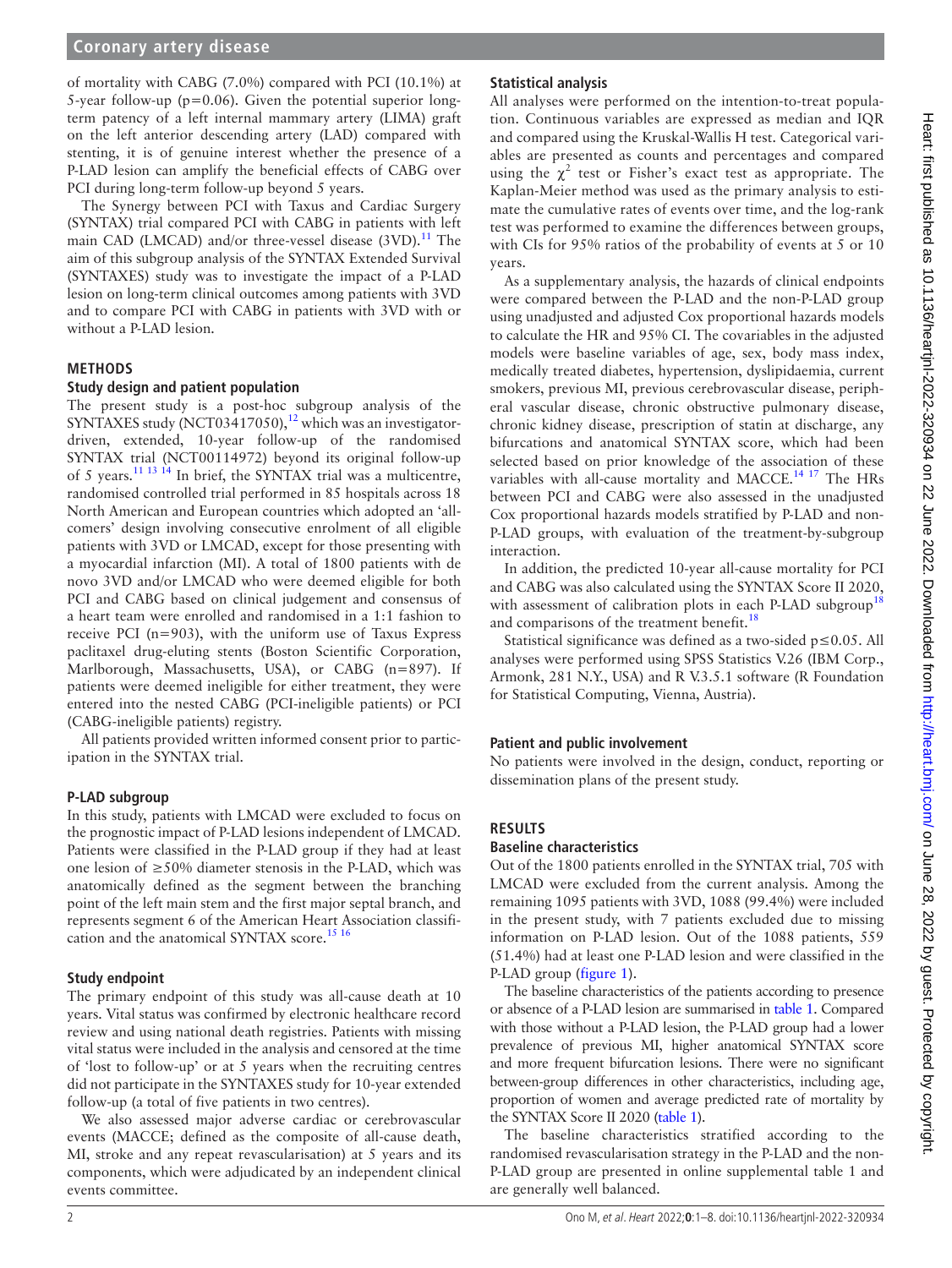

<span id="page-2-0"></span>**Figure 1** Flow chart of the present study. 3VD, three-vessel disease; CABG, coronary artery bypass graft; CAD, coronary artery disease; LAD, left anterior descending artery; PCI, percutaneous coronary intervention; SYNTAX, Synergy between PCI with Taxus and Cardiac Surgery; SYNTAXES, SYNTAX Extended Survival.

# **Clinical outcomes between the P-LAD and the non-P-LAD group**

The presence or absence of a lesion in P-LAD did not impact significantly on the unadjusted or adjusted risk of any clinical endpoints including MACCE at 5 years (unadjusted HR: 0.95, 95%CI 0.77 to 1.19, p=0.674; adjusted HR: 0.89, 95%CI 0.70 to 1.14, p=0.351) and its components and all-cause death at 10 years (unadjusted HR: 1.02, 95%CI 0.80 to 1.30, p=0.863; adjusted HR: 0.95, 95%CI 0.72 to 1.26, p=0.718; [table](#page-3-0) 2).

## **Clinical outcomes of PCI versus CABG in the P-LAD and the non-P-LAD group**

At 5 years, the rate of MACCE was significantly higher with PCI than CABG in both the P-LAD group (41.9% vs 25.7%; unadjusted HR: 1.86, 95% CI 1.36 to 2.55, p<0.001) and the non-P-LAD group (40.7% vs 28.0%; unadjusted HR: 1.54, 95%CI 1.11 to 2.12,  $p=0.008$ , p value for interaction=0.408; [figure](#page-4-0) 2A and [table](#page-5-0) 3). As a component of MACCE, the rate of MI was significantly higher with PCI than CABG in the P-LAD group, which was not observed in the non-P-LAD group, with a statistically significant treatment-by-subgroup interaction (p value for interaction=0.038). No other treatment-by-subgroup interactions were seen for any of the other components of MACCE.

In the P-LAD group, the primary endpoint of all-cause death at 10 years was numerically higher with PCI than with CABG (28.9% vs 21.9%; HR: 1.39, 95%CI 0.99 to 1.95, p=0.054), whereas in the non-P-LAD group PCI was associated with a significantly higher incidence of all-cause death at 10 years compared with CABG (28.8% vs 20.2%; HR: 1.47, 95%CI 1.03 to 2.09, p=0.034); however, there was no evidence of a treatment-by-subgroup interaction (p value for interaction=0.837; [figure](#page-4-0) 2B and [table](#page-5-0) 3).

## **Assessment of the SYNTAX Score II 2020 and treatment benefit in patients with or without P-LAD lesion**

For exploratory purposes, we also investigated the clinical outcomes among patients with 3VD stratified according to the presence of P-LAD lesions and the SYNTAX Score II 2020.

<span id="page-2-1"></span>**Table 1** Baseline characteristics of patients with or without proximal LAD stenosis

|                                                                     | <b>Proximal LAD</b><br>$n = 559$ | Non-proximal LAD<br>$n = 529$ | P value   |
|---------------------------------------------------------------------|----------------------------------|-------------------------------|-----------|
| Mid-LAD lesion                                                      | 73.7 (412/559)                   | 93.4 (494/529)                | < 0.001   |
| <b>Apical LAD lesion</b>                                            | 14.8 (83/559)                    | 20.4 (108/529)                | 0.017     |
| Age (years)                                                         | 66 (58-72)                       | 65 (58-72)                    | 0.663     |
| Sex                                                                 |                                  |                               | 1.000     |
| Male                                                                | 80.1 (448/559)                   | 80.2 (424/529)                |           |
| Female                                                              | 19.9 (111/559)                   | 19.8 (105/529)                |           |
| Body mass index ( $kg/m2$ )                                         | $28(25 - 30)$                    | 27 (25–31)                    | 0.769     |
| <b>Diabetes</b>                                                     | 27.7 (155/559)                   | 26.5 (140/529)                | 0.682     |
| On insulin                                                          | 11.3 (63/559)                    | 10.8 (57/529)                 | 0.847     |
| Metabolic syndrome                                                  | 48.9 (217/444)                   | 49.6 (210/423)                | 0.839     |
| Hypertension                                                        | 66.0 (369/559)                   | 69.4 (367/529)                | 0.244     |
| Dyslipidaemia                                                       | 77.4 (429/554)                   | 78.2 (408/522)                | 0.826     |
| Current smoking                                                     | 20.2 (113/559)                   | 19.3 (102/528)                | 0.761     |
| Previous MI                                                         | 33.6 (186/554)                   | 40.2 (210/522)                | 0.027     |
| Previous cerebrovascular<br>disease                                 | 14.0 (78/556)                    | 13.5 (71/527)                 | 0.860     |
| Previous stroke                                                     | 4.5(25/557)                      | 4.8 (25/526)                  | 0.885     |
| Previous transient ischemic<br>attack                               | 4.1 (23/556)                     | 5.9 (31/526)                  | 0.209     |
| Previous carotid artery<br>disease                                  | 8.6 (48/559)                     | 6.6 (35/529)                  | 0.253     |
| Peripheral vascular disease                                         | 8.9 (50/559)                     | 9.5 (50/529)                  | 0.834     |
| COPD                                                                | 7.9 (44/559)                     | 9.3 (49/529)                  | 0.448     |
| Chronic kidney disease                                              | 19.7 (99/502)                    | 18.6 (90/483)                 | 0.686     |
| Creatinine clearance (mL/min)                                       | $80(63 - 102)$                   | 82 (65-104)                   | 0.703     |
| LVEF $(% )$                                                         | $60(50-67)$                      | $60(50-65)$                   | 0.909     |
| Congestive heart failure                                            | 5.2 (29/554)                     | 4.8 (25/522)                  | 0.781     |
| Clinical presentation                                               |                                  |                               |           |
| Silent ischaemia                                                    | 13.1 (73/559)                    | 14.6 (77/529)                 | 0.483     |
| Stable angina                                                       | 61.2 (342/559)                   | 56.0 (296/529)                | 0.085     |
| Unstable angina                                                     | 25.8 (144/559)                   | 29.5 (156/529)                | 0.175     |
| <b>EuroSCORE</b>                                                    | $4(2-5)$                         | $3(2-5)$                      | 0.771     |
| Parsonnet score                                                     | $6(3-12)$                        | $6(3-12)$                     | 0.825     |
| Disease type                                                        |                                  |                               | 0.016     |
| 2VD (no LMCAD)                                                      | 1.9 (10/529)                     | 4.5 (25/559)                  |           |
| 3VD (no LMCAD)                                                      | 98.1 (519/529)                   | 95.5 (534/559)                |           |
| Number of lesions                                                   | $5(4-6)$                         | $5(4-6)$                      | 0.797     |
| <b>SYNTAX score</b>                                                 | $30(24 - 37)$                    | 24 (18-30)                    | < 0.001   |
| <b>SYNTAX score tercile</b>                                         |                                  |                               |           |
| Low                                                                 | 20.8 (116/559)                   | 44.6 (236/529)                | $<$ 0.001 |
| Intermediate                                                        | 39.9 (223/559)                   | 36.3 (192/529)                | 0.236     |
| High                                                                | 39.4 (220/559)                   | 19.1 (101/529)                | $<$ 0.001 |
| Predicted 10-year mortality<br>rates by SYNTAX Score II<br>2020 (%) | 20.9 (12.1-34.2)                 | 20.2 (11.3-33.6)              | 0.259     |
| Any total occlusion                                                 | 28.8 (161/559)                   | 28.4 (150/529)                | 0.893     |
| Any bifurcation                                                     | 77.8 (435/559)                   | 71.3 (377/529)                | 0.015     |
| Number of stents                                                    | $5(4-6)$                         | $5(4-6)$                      | 0.448     |
| Total stent length per patient                                      | 92 (68–120)                      | 92 (64–124)                   | 0.723     |
| Off-pump CABG                                                       | 14.3 (40/279)                    | 14.1 (34/241)                 | 1.000     |
| Number of total conduits                                            | $3(2-3)$                         | $3(2-3)$                      | 0.934     |
| Number of arterial conduits                                         | $1(1-2)$                         | $1(1-2)$                      | 0.235     |
| Number of venous conduits                                           | $1(1-2)$                         | $1(1-2)$                      | 0.375     |
| Complete revascularisation                                          | 55.9 (307/549)                   | 53.0 (274/517)                | 0.356     |
| Medication at discharge                                             |                                  |                               |           |
| Any antiplatelet therapy                                            |                                  |                               |           |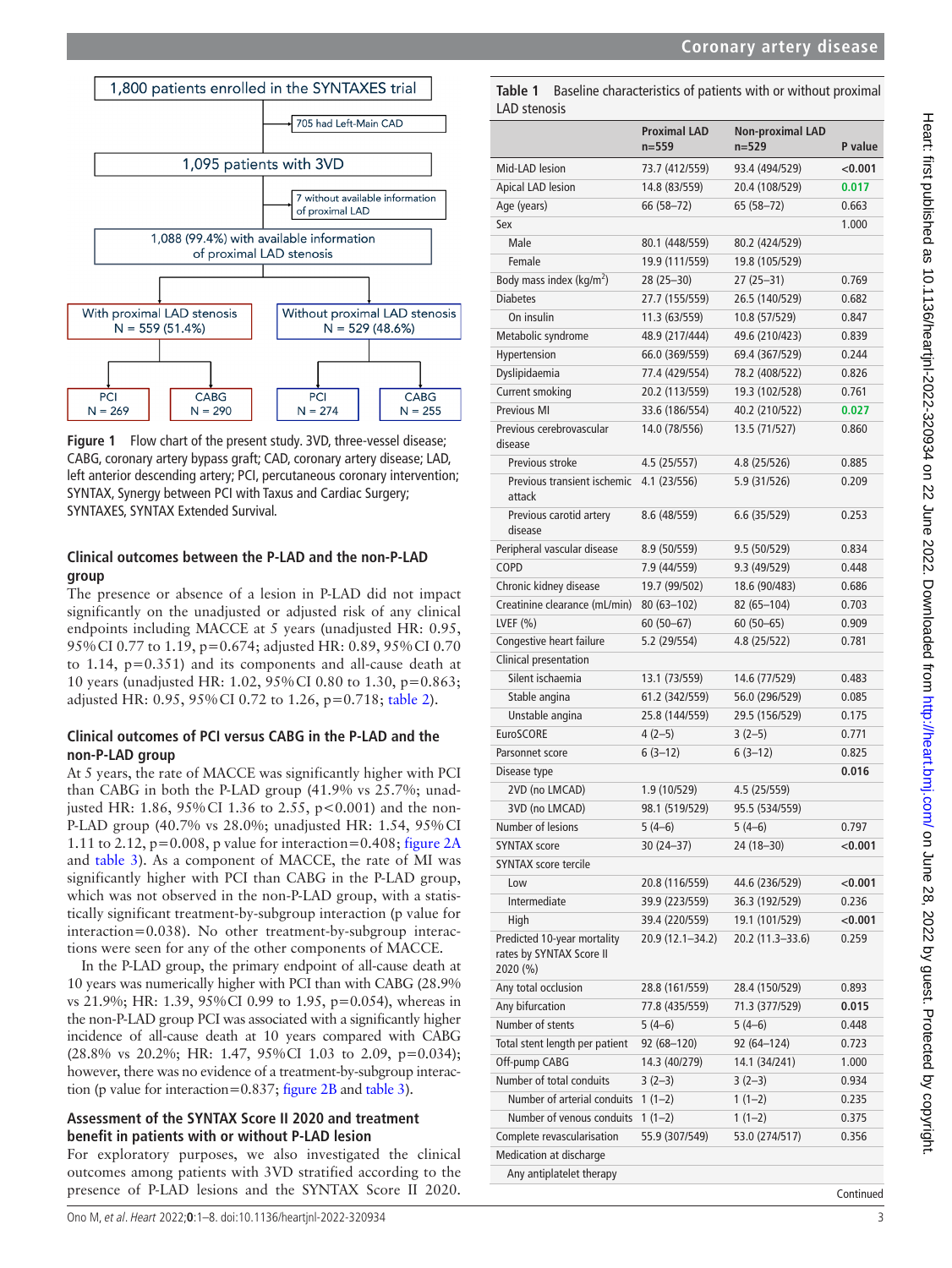### **Table 1** Continued

|                | <b>Proximal LAD</b><br>$n = 559$ | <b>Non-proximal LAD</b><br>$n = 529$ | P value |
|----------------|----------------------------------|--------------------------------------|---------|
| Aspirin        | 91.3 (501/549)                   | 91.1 (471/517)                       | 1.000   |
| Thienopyridine | 56.8 (312/549)                   | 61.5 (318/517)                       | 0.135   |
| <b>Statin</b>  | 78.9 (433/549)                   | 81.2 (420/517)                       | 0.358   |
| Beta blocker   | 80.7 (443/549)                   | 79.3 (410/517)                       | 0.592   |
| <b>ACEI</b>    | 50.1 (275/549)                   | 53.8 (278/517)                       | 0.244   |
| ARB            | 9.3 (51/549)                     | 8.7 (45/517)                         | 0.749   |

Data are presented as median (IQR) or percentage (n).

P values highlighted in bold suggest statistical significance (p<0.05). ACEI, ACE inhibitors; ARB, angiotensin II receptor blocker; CABG, coronary artery bypass graft; COPD, chronic obstructive pulmonary disease; LAD, left anterior descending artery; LMCAD, left main coronary artery disease; LVEF, left ventricular ejection fraction; MI, myocardial infarction; PCI, percutaneous coronary intervention; SYNTAX, Synergy between PCI with Taxus and Cardiac Surgery; 2VD, two-vessel disease; 3VD, three-vessel disease.

[Online supplemental figure 1](https://dx.doi.org/10.1136/heartjnl-2022-320934) shows the calibration plots of the SYNTAX Score II 2020 for 10-year mortality in the P-LAD and non-P-LAD groups, and confirms the score's acceptable discrimination and calibration, irrespective of the presence or absence of a P-LAD lesion.

[Online supplemental figure 2](https://dx.doi.org/10.1136/heartjnl-2022-320934) shows the absolute risk differences between CABG and PCI in each quarter for patients with and without a P-LAD lesion, respectively. In the P-LAD group, the (red) curve for absolute risk difference in mortality (treatment benefit of CABG over PCI) was helpfully calibrated, whereas in the non-P-LAD group the (blue) curve lacked precision.

When stratifying patients according to the treatment benefit predicted by the SYNTAX Score II 2020, PCI was predicted to be superior or equivalent to CABG in the first three quartiles, whereas CABG was superior to PCI in terms of lowering 10-year mortality in only the fourth quartile, irrespective of the presence or absence of a P-LAD lesion [\(online supplemental figures 3–5\)](https://dx.doi.org/10.1136/heartjnl-2022-320934).

### **DISCUSSION**

## **P-LAD lesion and long-term clinical events in patients with 3VD and/or LMCAD**

Compared with isolated lesions in other epicardial vessels, a focal lesion in P-LAD is considered high risk for adverse events and derives a mortality benefit from revascularisation. The anatomical SYNTAX score gives a P-LAD lesion the second

highest score following a lesion in the LMCAD. In fact, in the present study, the P-LAD group had a significantly higher mean anatomical SYNTAX score compared with the non-P-LAD group ([table](#page-2-1) 1). However, in the context of an average treatment effect, the risk of MACCE at 5 years or all-cause death at 10 years did not differ significantly between the presence or absence of a P-LAD lesion. Hence, in the context of 3VD, the presence or absence of a P-LAD lesion does not significantly increase adverse events, including MI and restenosis,<sup>9</sup> as was also predicted by the SYNTAX Score II 2020 [\(table](#page-2-1) 1).

## **Impact of P-LAD lesion on the treatment effects of CABG over PCI**

LIMA is the preferred conduit for grafting the LAD during a CABG operation, given its proven very long-term patency. Therefore, an isolated P-LAD lesion would be an ideal target for surgery,<sup>[19 20](#page-7-6)</sup> as supported by its class I recommendation in the ESC guidelines. $<sup>5</sup>$  $<sup>5</sup>$  $<sup>5</sup>$  However, in the current study, the survival</sup> benefit of CABG over PCI was only observed in patients without involvement of the P-LAD, with no statistically significant benefit observed in patients with a P-LAD lesion, even despite their significantly higher SYNTAX score compared with the non-P-LAD group.

In the PCI arm the risk of mortality or MACCE did not differ significantly irrespective of the involvement of a P-LAD, which is in line with recent reports, $^{21-23}$  and presumably due to the fact that lesion characteristics such as large reference vessel diameter, minimal tortuosity and higher blood flow are all favourable for PCI. Only for MI there was a statistically significant treatmentby-subgroup interaction between revascularisation strategies and a P-LAD lesion ( $p=0.038$ ). This finding might indicate that the beneficial effect of CABG in preventing MI is greater when the myocardial area subtended by the bypass graft is larger (ie, the lesion is located more proximally than in mid or distal). Nevertheless, no long-term survival benefit was observed with CABG over PCI in the P-LAD compared with the non-P-LAD group. Therefore, this finding may be a play of chance due to the limited number of MIs (35 in the P-LAD group and 37 in the non-P-LAD group) occurring during follow-up. Although further investigations will be needed to clarify whether CABG has a true beneficial effect over PCI for a P-LAD lesion, our findings suggest that when selecting a revascularisation strategy in cases of 3VD, a P-LAD lesion does not need any special consideration other than that already accounted for in the anatomical SYNTAX score.<sup>1023</sup>

<span id="page-3-0"></span>

| Unadjusted and adjusted hazard risks for long-term clinical outcomes between patients with and without proximal LAD lesion<br>Table 2 |              |                               |         |                     |         |  |
|---------------------------------------------------------------------------------------------------------------------------------------|--------------|-------------------------------|---------|---------------------|---------|--|
|                                                                                                                                       |              | <b>Unadjusted</b>             |         | Adjusted            |         |  |
| <b>Endpoints</b>                                                                                                                      | $\mathsf{n}$ | HR (95% CI)                   | P value | HR (95% CI)         | P value |  |
| All-cause death at 10 years                                                                                                           | 263/1088     | 1.02 (0.80 to 1.30)           | 0.863   | 0.95 (0.72 to 1.26) | 0.718   |  |
| All-cause death at maximum follow-up                                                                                                  | 330/1088     | 1.03 (0.83 to 1.28)           | 0.786   | 0.98 (0.77 to 1.26) | 0.886   |  |
| MACCE at 5 years                                                                                                                      | 323/1088     | $0.95(0.77)$ to 1.19)         | 0.674   | 0.89 (0.70 to 1.14) | 0.351   |  |
| All-cause death at 5 years                                                                                                            | 124/1088     | 0.96 (0.68 to 1.37)           | 0.840   | 0.87 (0.58 to 1.31) | 0.512   |  |
| Cardiac death at 5 years                                                                                                              | 68/1088      | 0.88 (0.55 to 1.42)           | 0.601   | 0.89 (0.51 to 1.56) | 0.682   |  |
| MI at 5 years                                                                                                                         | 72/1088      | $0.88(0.55$ to $1.39$ )       | 0.583   | 0.83 (0.50 to 1.38) | 0.471   |  |
| Stroke at 5 years                                                                                                                     | 32/1088      | 1.22 (0.60 to 2.44)           | 0.584   | 1.15 (0.54 to 2.46) | 0.710   |  |
| Revascularisation at 5 years                                                                                                          | 190/1088     | $0.88(0.66 \text{ to } 1.17)$ | 0.386   | 0.82 (0.60 to 1.12) | 0.207   |  |

The covariables in the adjusted models included age, sex, body mass index, medically treated diabetes, hypertension, dyslipidaemia, current smokers, previous myocardial infarction, previous cerebrovascular disease, peripheral vascular disease, chronic obstructive pulmonary disease, chronic kidney disease, prescription of statin at discharge, any bifurcations and anatomical SYNTAX score.

'n' refers to the number of patients having events/total number of patients in the model.

LAD, left anterior descending artery; MACCE, major adverse cardiac or cerebrovascular events; MI, myocardial infarction; SYNTAX, Synergy between PCI with Taxus and Cardiac Surgery.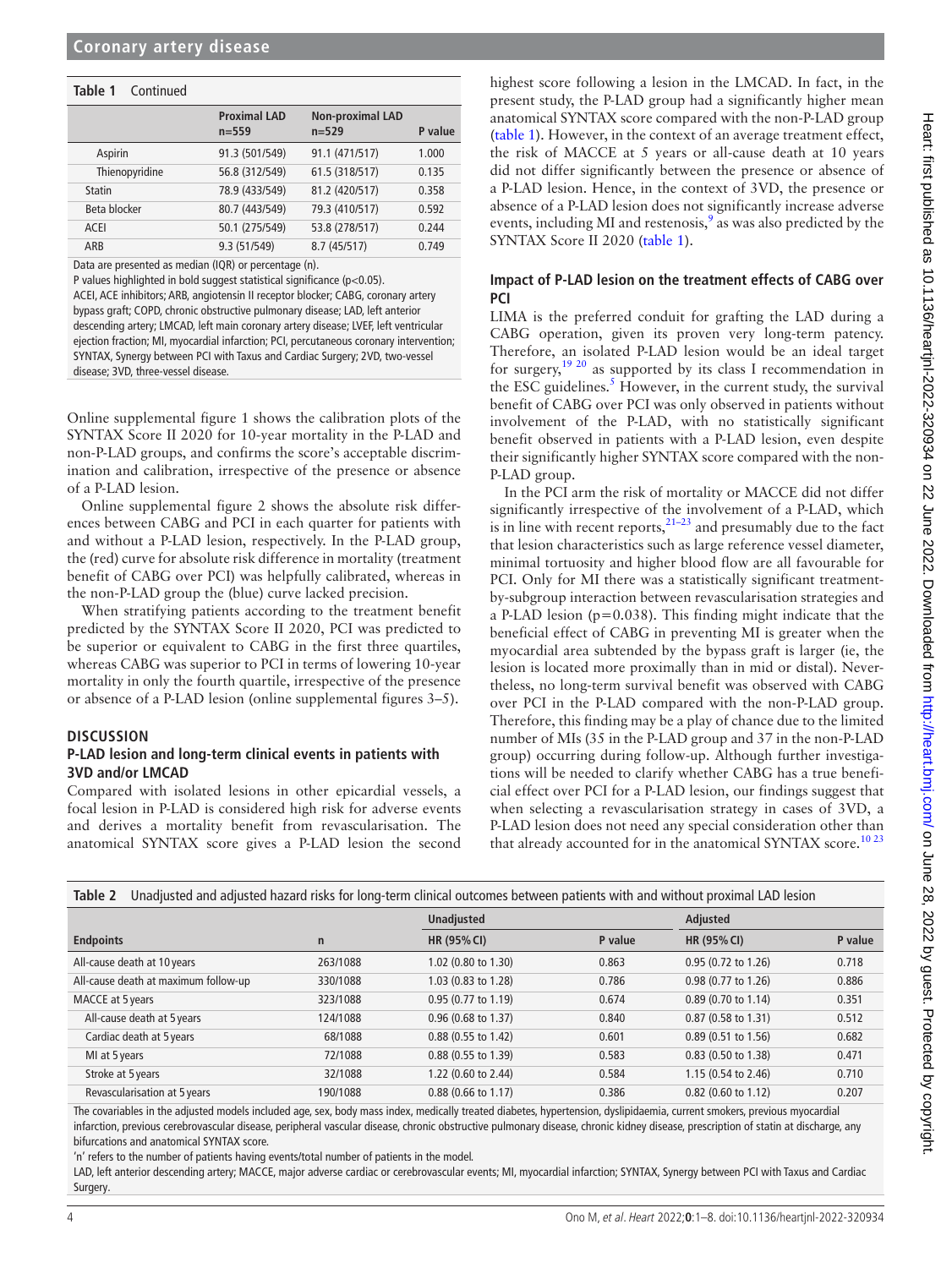

<span id="page-4-0"></span>**Figure 2** Cumulative incidence of (A) MACCE up to 5 years and (B) all-cause death up to 10 years after PCI or CABG in patients with or without P-LAD stenosis. (A) The incidence of MACCE at 5 years was significantly higher in PCI than in CABG irrespective of the involvement of a P-LAD lesion. (B) In the P-LAD group, all-cause death at 10 years did not differ significantly between PCI and CABG, whereas in the non-P-LAD group PCI was associated with a significantly higher risk of all-cause death at 10 years compared with CABG, although there was no significant treatment-by-subgroup interaction. CABG, coronary artery bypass grafting; MACCE, major adverse cardiac or cerebrovascular events; PCI, percutaneous coronary intervention; P-LAD, proximal left anterior descending artery.

Of note, the prescription rates of postprocedural medical therapies were significantly lower following CABG compared with PCI in both the P-LAD and non-P-LAD groups [\(table](#page-2-1) 1), which may partially negate the potential benefit of CABG.<sup>2</sup>

Recently, there is growing interest in hybrid coronary revascularisation procedures combining LIMA graft to the LAD with PCI for lesions in other epicardial vessels.<sup>25</sup> Given the limited patency of saphenous vein grafts, $26$  this hybrid revascularisation strategy may be an important treatment option especially in patients with MVD, including a P-LAD lesion. Although this is beyond the scope of the current study, further studies are warranted to address this.

## **Average treatment effect versus personalised treatment benefit in patients with or without P-LAD**

A dichotomic selection by a practitioner of privileged therapy between two treatment options mostly relies on the outcome of an average treatment effect, traditionally provided by an absolute difference of risk or benefit derived from Kaplan-Meier estimates in randomised trials. However, it is always appealing to identify a single major prognostic factor which more specifically predicts MACCE or mortality. Classically, a multivariable analysis will identify a variety of risk factors and their potential positive or negative interaction with one or the other alternative treatment.

From the patient's perspective, however, it remains of paramount importance to have a personalised assessment of risk and benefit by combining multiple independent determinants of outcome while integrating their mutual interactions.<sup>16</sup> The goal is to identify in an heterogeneous population who is going to benefit from the novel treatment, who is going to have an equivocal outcome and who is going to be harmed by this new therapy.

The methodological foundation of this approach lies in the accuracy of the predicted outcomes from each modality of treatment, allowing personalised and individual predictions of the treatment benefit of one treatment versus the other.<sup>16 18</sup> Given the fact that the SYNTAX Score II 2020 had similar impact on predicting mortality in both the P-LAD and non-P-LAD groups, a P-LAD lesion may not need to be taken into account when using the SYNTAX score II 2020 in patients with 3VD.

# **Limitations**

Our study has several limitations. First, the current subanalysis of the SYNTAXES trial was not prespecified and the patients were not randomised or stratified according to the presence or absence of a P-LAD lesion. Therefore, all the results were nonconfirmatory and should be regarded as hypothesis-generating only. Second, patients with extremely complex CAD who were deemed not to be able to undergo PCI were excluded in the randomised cohort and were entered in the nested CABG registry.<sup>27</sup> Hence, our results might not be applicable to those with very complex P-LAD lesions. Third, the SYNTAX trial was conducted between 2005 and 2007 with an unrestricted use of first-generation paclitaxel drug-eluting stents for treatment with PCI. The technological improvements of PCI devices as well as medical treatment strategies may limit the generalisability of our findings to current practice. It is, however, unavoidable that the findings from long-term follow-up data are based on outdated technology while the evidence for contemporary technology can be derived only from short-term follow-up studies. Fourth, the SYNTAX Score II 2020 was developed from the SYNTAX(ES) study population, which is the same as the current study and the original landmark SYNTAX trial. Hence, the current findings derived from the SYNTAX Score II 2020 may be overestimated and the predictive ability of the score when applied to real-world populations may be inferior to what was observed in the current study. However, the SYNTAX Score II 2020 has been externally validated in four randomised trials (the Evaluation of XIENCE versus Coronary Artery Bypass Surgery for Effectiveness of Left Main Revascularization (EXCEL), the Premier of Randomized Comparison of Bypass Surgery versus Angioplasty Using Sirolimus-Eluting Stent in Patients with Left Main Coronary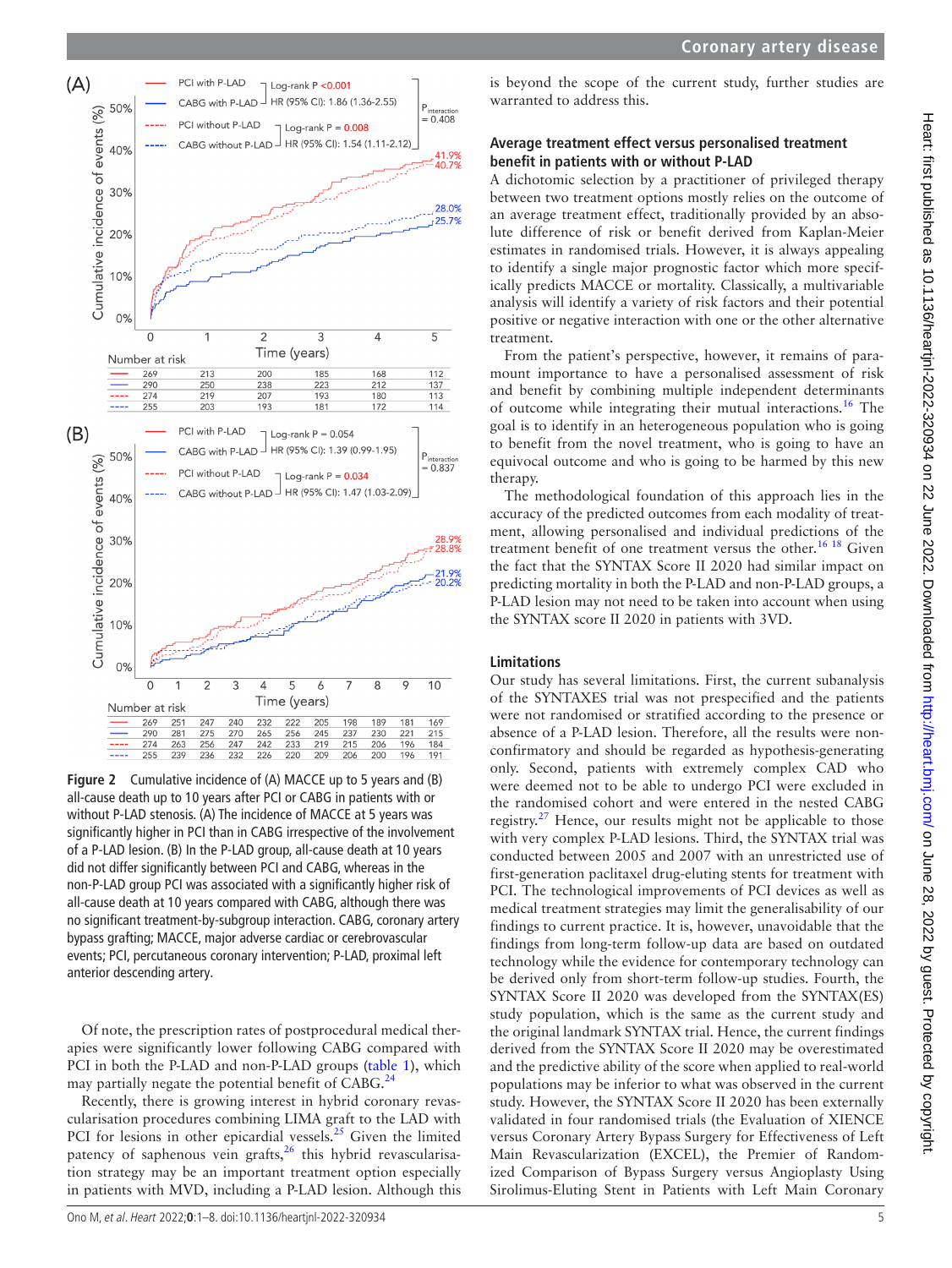<span id="page-5-0"></span>**Table 3** HR of PCI versus CABG on clinical outcomes in the proximal LAD and the non-proximal LAD group

|                                      |              | <b>Proximal LAD</b>  |         |              | <b>Non-proximal LAD</b> |         |                            |
|--------------------------------------|--------------|----------------------|---------|--------------|-------------------------|---------|----------------------------|
| <b>Endpoints</b>                     | $\mathsf{n}$ | HR (95% CI)          | P value | $\mathsf{n}$ | HR (95% CI)             | P value | P value for<br>interaction |
| All-cause death at 10 years          | 136/559      | 1.39 (0.99 to 1.95)  | 0.055   | 127/529      | 1.47 (1.03 to 2.09)     | 0.035   | 0.837                      |
| All-cause death at maximum follow-up | 170/559      | 1.36 (1.01 to 1.84)  | 0.044   | 160/529      | 1.35 (0.98 to 1.84)     | 0.063   | 0.955                      |
| MACCE at 5 years                     | 164/559      | 1.86 (1.36 to 2.55)  | < 0.001 | 159/529      | 1.54 (1.11 to 2.12)     | 0.009   | 0.408                      |
| All-cause death at 5 years           | 63/559       | 1.74 (1.04 to 2.89)  | 0.033   | 61/529       | 1.57 (0.93 to 2.64)     | 0.093   | 0.780                      |
| Cardiac death at 5 years             | 33/559       | 3.96 (1.72 to 9.13)  | 0.001   | 35/529       | 1.50 (0.76 to 2.98)     | 0.246   | 0.078                      |
| MI at 5 years                        | 35/559       | 6.52 (2.53 to 16.81) | < 0.001 | 37/529       | 1.90 (0.95 to 3.78)     | 0.068   | 0.038                      |
| Stroke at 5 years                    | 18/559       | 0.53 (0.20 to 1.40)  | 0.199   | 14/529       | 1.59 (0.53 to 4.76)     | 0.403   | 0.136                      |
| Revascularisation at 5 years         | 93/559       | 2.46 (1.59 to 3.79)  | < 0.001 | 97/529       | 1.99 (1.30 to 3.06)     | 0.002   | 0.501                      |

HRs are calculated with the ratios of the PCI arm compared with the CABG arm.

'n' refers to the number of patients having events/total number of patients in the model.

P values highlighted in bold suggest statistical significance (p<0.05).

CABG, coronary artery bypass grafting; LAD, left anterior descending artery; MACCE, major adverse cardiac or cerebrovascular event; MI, myocardial infarction; PCI, percutaneous coronary intervention.

Artery Disease (PRECOMBAT), the Randomized Comparison of Coronary Artery Bypass Surgery and Everolimus-Eluting Stent Implantation in the Treatment of Patients with Multivessel Coronary Artery Disease (BEST), the Future Revascularization Evaluation in Patients with Diabetes Mellitus: Optimal Management of Multivessel Disease (FREEDOM)) and in a large, contemporary registry and showed a predictive performance as good as in the original SYNTAX cohort.<sup>18 28 29</sup> Finally, the extended follow-up of the SYNTAXES trial up to 10 years was only for survival status, with data for other clinical endpoints with independent adjudication limited to 5 years.

## **CONCLUSIONS**

Among patients with 3VD, the presence of a P-LAD lesion was not associated with a higher incidence of MACCE at 5 years or all-cause death at 10 years and there was also no evidence that the presence of a P-LAD impacted on the treatment effects of PCI and CABG. The SYNTAX Score II 2020 identified individuals who benefited from differential long-term survival after CABG or PCI in patients with 3VD and a P-LAD lesion.

#### **Author affiliations**

<sup>1</sup>Department of Cardiology, University of Amsterdam, Amsterdam, The Netherlands <sup>2</sup>Department of Cardiology, National University of Ireland Galway, Galway, Ireland <sup>3</sup>Department of Cardiology, Radboud University Nijmegen, Nijmegen, The **Netherlands** 

4 Department of Cardiology, University Medical Centre Groningen, Groningen, The **Netherlands** 

5 Department of Cardiothoracic Surgery, Baylor University Medical Center at Dallas, Dallas, Texas, USA

<sup>6</sup>Department of Cardiovascular Diseases and Internal Medicine, Mayo Clinic, Rochester, Minnesota, USA

<sup>7</sup>Interventional Cardiology, Ramsay Générale de Santé, Paris, France

<sup>8</sup>Department of Cardiothoracic Surgery, Erasmus Universiteit Rotterdam, Rotterdam, The Netherlands

<sup>9</sup>University Department of Cardiac Surgery, Leipzig Heart Center University Hospital, Leipzig, Germany

<sup>10</sup>Department of Surgery, University of Toronto, Toronto, Ontario, Canada

<sup>11</sup>Division of Cardiovascular Surgery, Peter Munk Cardiac Centre, Toronto General Hospital, Toronto, Ontario, Canada

<sup>12</sup>Department of Cardiology, Royal Blackburn Hospital, Blackburn, UK

**Acknowledgements** Dr. Serruys had full access to all the data in the study and takes responsibility for the integrity of the data and the accuracy of the data analysis.

**Collaborators** SYNTAX Extended Survival Principal Investigators: dr. Stuart J. Head, MD PhD, Erasmus MC, Rotterdam, The Netherlands dr. Piroze M. Davierwala, MD, German Heart Center, Leipzig, Germany Prof. dr. Friedrich-Wilhelm Mohr, MD PhD, German Heart Center, Leipzig, Germany Prof. dr. Patrick W.J.C. Serruys, MD PhD, Imperial College London, United Kingdom dr. Michael J. Mack, MD, Baylor Scott &

White Health, Plano, TX, United States dr. David R. Holmes Jr, MD, Mayo Clinic, Rochester, MN, United States dr. Marie-Claude Morice, MD, ICPS Ramsay-Générale de Santé, Massy, France Prof. dr. A. Pieter Kappetein, MD PhD, Erasmus MC, Rotterdam, The Netherlands SYNTAX Extended Survival Chief Investigator/Study director: Daniel J.F.M. Thuijs, MD, Erasmus MC, Rotterdam, The Netherlands SYNTAX Extended Survival Participating sites with Local Chief Investigators: 1. Aalst, Onze Lieve Vrouw Ziekenhuis (OLVZ), Belgium: Filip Casselman, Bernard de Bruyne, MD 2. Aarhus, Aarhus Universitets hospital, Denmark: Evald Høj Christiansen, MD PhD 3. Alicante, Hospital General de Alicante, Spain: Juan M. Ruiz-Nodar, MD PhD 4. Antwerp, ZNA Middelheim, Belgium: Paul Vermeersch, MD 5. Bad Oeynhausen, Universitätsklinikum der Ruhr-Universität Bochum, Germany: Werner Schultz, MD 6. Barcelona, Hospital Clínic de Barcelona, Spain: Manel Sabaté, MD PhD 7. Bergamo, Ospedale Papa Giovanni di Bergamo, Italy; Giulio Guagliumi, MD 8. Berlin, Charité – Universitätsmedizin Berlin, Germany: Herko Grubitzsch, MD PhD, Karl Stangl, MD 9. Bordeaux, Clinique ST Augustin, France: Olivier Darremont, MD 10. Breda, Amphia Ziekenhuis, The Netherlands: M. Bentala, MD, Peter den Heijer, MD PhD 11. Budapest, Cardiovascular Center of the Semmelweis University, Hungary: Istvan Preda, MD PhD 12. Dallas, Baylor University Medical Centre, TX, USA: Robert Stoler, MD 13. Dallas, Medical City Dallas Hospital, TX, USA: Michael J. Mack, MD 14. Debrecen, University of Debrecen, Hungary: Tamás Szerafin, MD PhD 15. Denver, UCH Denver Colorado, USA: John K. Buckner, MD, and Myles S. Guber, MD 16. Eindhoven, Catharina Ziekenhuis, The Netherlands: Niels Verberkmoes, MD, Ferdi Akca, MD PhD 17. Evanston, Northshore University HealthSystem, IL, USA: Ted Feldman, MD 18. Freiburg, Heart Center, University of Freiburg, Germany: Friedhelm Beyersdorf, MD PhD 19. Gent, Universitair Ziekenhuis Gent, Belgium: Benny Drieghe, MD 20. Glasgow, Golden Jubilee National Hospital, Clydebank, UK: Keith Oldroyd, MD, Geoff Berg, MD 21. Gothenborg, Sahlgrenska University Hospital, Sweden; Anders Jeppsson, MD PhD 22. Grand Blanc, Genesys Regional Medical Center, Grand Blanc, MI, USA: Kimberly Barber, MD PhD 23. Grand Rapids, Spectrum Health Hospitals Cook Research Department, MI, USA; Kevin Wolschleger, MD, John Heiser, MD 24. Groningen, Universitair Medisch Centrum Groningen, The Netherlands: Pim van der Harst, MD PhD, Massimo A. Mariani, MD PhD 25. Hamburg, University Heart Center Hamburg, Germany: Hermann Reichenspurner, MD PhD 26. Helsinki, University of Helsinki Meilahti Hospital, Finland: Christoffer Stark, MD, Mika Laine, MD PhD 27. Honolulu, Kaiser Permanente, HI, USA: Paul C. Ho, MD and John C. Chen, MD 28. Hyannis, Cape Cod Hospital, MA, USA: Richard Zelman, MD 29. Iowa, University of Iowa Hospitals & Clinics, IA, USA: Phillip A. Horwitz, MD 30. Katowice, Centrum Badawczo-Rozwojowe, American Heart of Poland, Poland: Agata Krauze PhD, Andrzej Bochenek, MD PhD 31. Kiel, Universitätsklinikum Campus Kiel, Germany: Christina Grothusen, MD 32. Krakow, John Paul II Hospital, Poland: Dariusz Dudek, MD PhD 33. Langhorne, St. Mary Medical Center, PA, USA: George Heyrich, MD 34. Leipzig, Heart Center, University of Leipzig, Germany: Piroze Davierwala, MD, Thilo Noack, MD 35. Liege, University Hospital of Liege, Belgium: Victor LeGrand, MD PhD, Philippe Kolh, MD PhD 36. Lisbon, Hospital de Santa Marta, Portugal: Pedro Coelho, MD 37. Lubeck, University Medical Center Schleswig-Holstein, Campus Lübeck, Germany: Stephan Ensminger, MD, Boris Nasseri, MD 38. Lund, Skånes Universitetssjukvård, Sweden: Richard Ingemansson, MD PhD, Goran Olivecrona, MD PhD 39. Madrid, Hospital Clinico San Carlos, Spain: Javier Escaned, MD PhD, Reddy Guera, MD 40. Massa, Fondazione CNR/Regione Toscana per la Ricerca Medica e di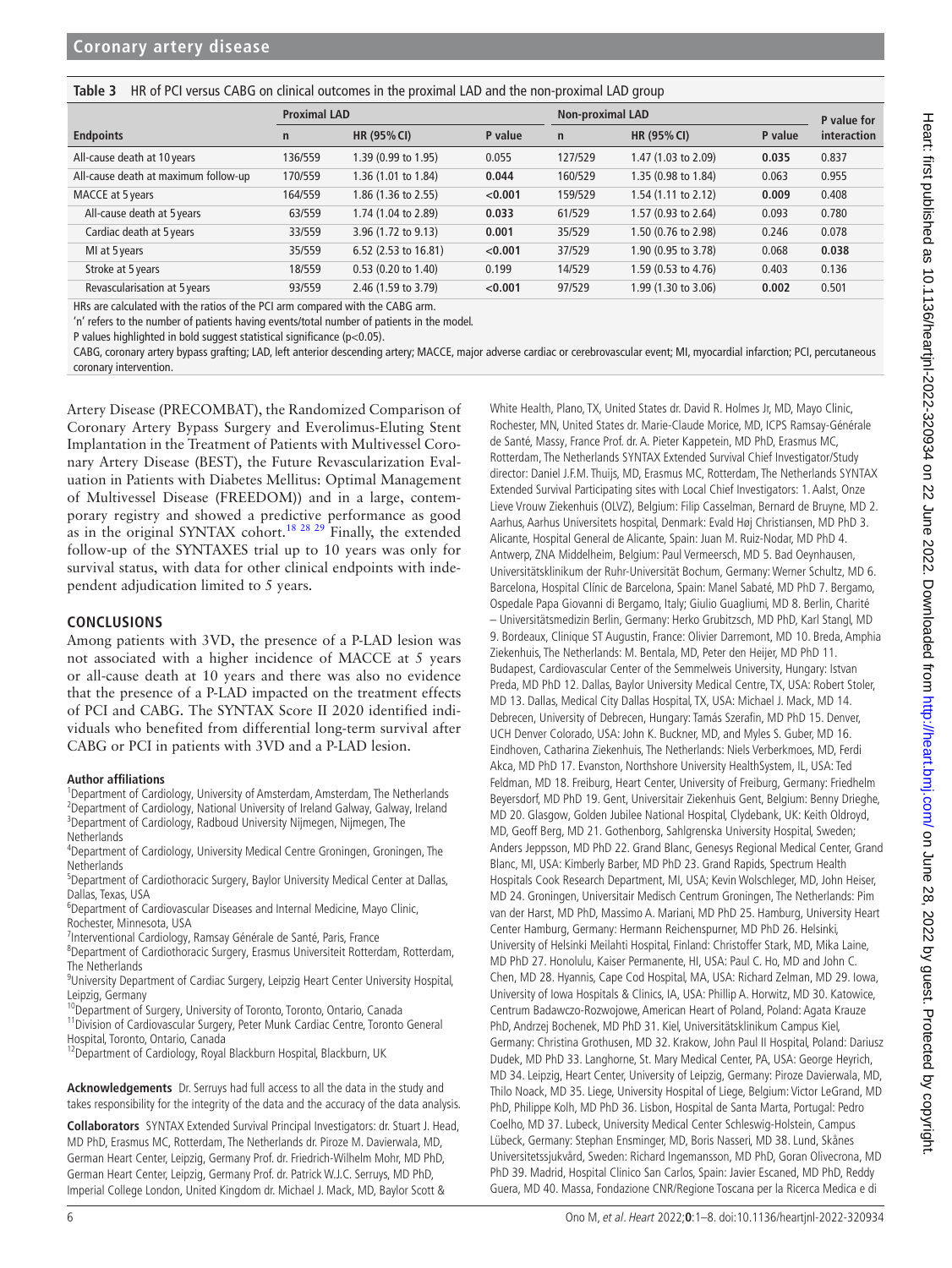Sanità Pubblica-Ospedale del Cuore G.Pasquinucci, Italy: Sergio Berti, MD 41. Massy, Cardiovascular Institute Paris-Sud (ICPS), Hopital privé Jacques Cartier, Ramsay, Générale de Santé Massy, France : Marie-Claude Morice, MD 42. Milan, San Raffaele Hospital, Milan, Italy: Alaide Chieffo, MD 43. Minneapolis, Minneapolis Heart Institute Foundation, MN, USA: Nicholas Burke, MD, Michael Mooney, MD 44. Mirano, Ospedale di Mirano, Italy: Alvise Spolaor, MD 45. Munich, Klinikum der Universität München, Campus Großhadern, Germany; Christian Hagl, MD, Michael Näbauer, MD 46. Nieuwegein, Sint-Antonius Ziekenhuis, The Netherlands: Maarten Jan Suttorp, MD PhD 47. Norfolk, Sentara Cardiovascular Research Institute, Norfolk, VA, USA: Ronald A. Stine, MD 48. Oklahoma, Oklahoma Cardiovascular Research Group, OK, USA: Thomas McGarry, MD PhD, Scott Lucas, MD 49. Olso, Oslo universitetssykehus HF, Norway: Knut Endresen, MD PhD 50. Orlando, Florida Hospital Cardiovascular Research, Florida, USA: Andrew Taussig, MD, Kevin Accola, MD 51. Pavia, IRCCS Policlinico San Matteo, Italy: Umberto Canosi, BS 52. Pecs, University Hospital of Pecs, Hungary: Ivan Horvath, MD PhD 53. Petoskey, Cardiac & Vascular Research Center of Northern Michigan, Michigan, USA; Louis Cannon, MD, John D. Talbott, MD, Chris W. Akins, MD 54. Portland, Maine Medical Center, ME, USA: Robert Kramer, MD 55. Prague, Interni Klinika VFN, Czech Republic: Michael Aschermann, MD 56. Raleigh, WakeMed Health & Hospitals, Raleigh, NC, USA; William Killinger, MD 57, Riga, Latvian Centre of Cardiology, Latvia: Inga Narbute, MD 58. Rochester, Mayo Clinic, MN, USA: David R. Holmes Jr., MD 59. Rome, Catholic University of the Sacred Heart, Italy: Francesco Burzotta, MD 60. Rotterdam, Erasmus University Medical Centre, The Netherlands: Ad J.J.C. Bogers, MD, Felix Zijlstra, MD, PhD 61. Rouen, Centre Hôpital Universitaire Rouen, Hôpital Charles Nicolle, France: Helene Eltchaninoff, MD 62. Rouen, Clinique Saint-Hilaire Rouen, France: Jacques Berland, MD 63. Rozanno, Instituto Clinico Humanitas, Italy: Giulio Stefanini, MD PhD 64. Salamanca, Hospital Clinico Salamanca, Spain: Ignacio Cruz Gonzalez, MD 65. Salzburg, Dept. of Cardiology, Paracelsus Medical University Salzburg, Austria: Uta Hoppe, MD 66. San Antonio, San Antonio Endovascular and Heart Inst., TX, USA: Radoslaw Stefan Kiesz, MD, Bartlomiej Gora, MD 67. Stockholm, Karolinska University Hospital, Sweden: Anders Ahlsson, MD PhD, Matthias Corbascio, MD PhD 68. Stonybrook, Stony Brook University, NY, USA: Thomas V. Bilfinger, MD 69. Toulouse, Centre Hôpital Universitaire Rangueil, France: Didier Carrie, MD 70. Toulouse, Groupe CardioVasculaire Interventionnel, Clinique Pasteur, France: Didier Tchétché, MD 71. Trier, Krankenhaus der Barmherzigen Bruder Trier, Germany: Karl-Eugen Hauptman, MD 72. Uppsala, University Hospital Uppsala, Sweden: Elisabeth Stahle, MD PhD, Stefan James, MD PhD 73. Vienna, Allgemeines Krankenhaus AKH, Austria: Sigrid Sandner, MD, Günther Laufer, MD, Irene Lang, MD 74. Warsaw, Institute of Cardiology, Poland: Adam Witkowski, MD PhD 75. Washington, Medstar Heart and Vascular Institute, DC, USA; Vinod Thourani, MD 76. Zwolle, Isala Zwolle, The Netherlands: Harry Suryapranata, MD PhD 77. London, Guys and St Thomas, UK; Simon Redwood, MD 78. London, Barts, UK: Charles Knight, MD 79. London, King's College, UK: Philip MacCarthy, MD 80. Southampton, University Hospital Southampton NHS FT, UK: Nick Curzen, MD PhD 81. Brighton, Brighton and Sussex University Hospitals NHS Trust, UK: Adam de Belder, MD 82. Oxford, John Radcliffe Hospital, UK: Adrian Banning, MD 83. Leicester, University Hospitals of Leicester NHS Trust Glenfield Hospital, UK: Anthony Gershlick, MD 84. Rockford, St. Anthony's Medical Center, IL, USA: Robert Minor, MD (elected not to participate in SYNTAX Extended Survival, yet did contribute to the SYNTAX trial) 85. Sacramento, Mercy General, CA, USA: Michael Chang, MD (elected not to participate in SYNTAX Extended Survival, yet did contribute to the SYNTAX trial)

**Contributors** MO gathered, analysed and interpreted the data, wrote the first draft of the article, and contributed to all revisions. PWS and YO designed the study, gathered and interpreted data, and contributed to all revisions. MJM, DH, M-CM, SH, APK, TN, PMD and FWM designed the study, gathered and interpreted the data, and contributed to critical revision of the manuscript. HH, CG, HK and RW gathered and cleaned the data and contributed to revision of the article. NO'L, JJW, SG and JJP interpreted the data and contributed to critical revision of the manuscript. PWS had full access to all the data in the study and takes responsibility for the integrity of the data and the accuracy of the data analysis. As guarantor, PWS accepts full responsibility for the work and/or the conduct of the study, had access to the data, and controlled the decision to publish.

**Funding** The SYNTAX Extended Survival study, during the extension of follow-up to up to 10 years, was supported by the German Foundation of Heart Research (Frankfurt am Main, Germany). The SYNTAX trial, during follow-up of 0–5 years, was funded by Boston Scientific Corporation (Marlborough, Massachusetts, USA).

**Disclaimer** The study funders had no role in the study design, data collection, data analyses and interpretation of the study data, nor were involved in the decision to publish the final manuscript. The principal investigators and authors had complete scientific freedom.

**Patient and public involvement** Patients and/or the public were not involved in the design, or conduct, or reporting, or dissemination plans of this research.

# **Patient consent for publication** Not required.

**Ethics approval** This study involves human participants and the protocol was approved by the institutional review board of all 85 sites. The SYNTAX and SYNTAXES trials were approved by the ethics committees at each investigating centre. Follow-up was performed in accordance with local law and regulations of each participating institution and complied with the Declaration of Helsinki and Good Clinical Practice. Participants gave informed consent to participate in the study before taking part.

**Provenance and peer review** Not commissioned; externally peer reviewed.

**Data availability statement** Data are available upon reasonable request. Anonymised data that support the findings of this study are available from the corresponding author on reasonable request.

**Supplemental material** This content has been supplied by the author(s). It has not been vetted by BMJ Publishing Group Limited (BMJ) and may not have been peer-reviewed. Any opinions or recommendations discussed are solely those of the author(s) and are not endorsed by BMJ. BMJ disclaims all liability and responsibility arising from any reliance placed on the content. Where the content includes any translated material, BMJ does not warrant the accuracy and reliability of the translations (including but not limited to local regulations, clinical guidelines, terminology, drug names and drug dosages), and is not responsible for any error and/or omissions arising from translation and adaptation or otherwise.

**Open access** This is an open access article distributed in accordance with the Creative Commons Attribution Non Commercial (CC BY-NC 4.0) license, which permits others to distribute, remix, adapt, build upon this work non-commercially, and license their derivative works on different terms, provided the original work is properly cited, appropriate credit is given, any changes made indicated, and the use is non-commercial. See: [http://creativecommons.org/licenses/by-nc/4.0/.](http://creativecommons.org/licenses/by-nc/4.0/)

### **ORCID iDs**

Masafumi Ono<http://orcid.org/0000-0002-3919-5648> Rutao Wang<http://orcid.org/0000-0002-1473-9709> Scot Garg<http://orcid.org/0000-0002-8911-0278> Patrick W Serruys<http://orcid.org/0000-0002-9636-1104>

## **REFERENCES**

- <span id="page-6-0"></span>1 Leaman DM, Brower RW, Meester GT, et al. Coronary artery atherosclerosis: severity of the disease, severity of angina pectoris and compromised left ventricular function. [Circulation](http://dx.doi.org/10.1161/01.CIR.63.2.285) 1981;63:285–99.
- 2 Klein LW, Weintraub WS, Agarwal JB, et al. Prognostic significance of severe narrowing of the proximal portion of the left anterior descending coronary artery. [Am J Cardiol](http://dx.doi.org/10.1016/0002-9149(86)90238-9) 1986;58:42–6.
- 3 Yusuf S, Zucker D, Peduzzi P, et al. Effect of coronary artery bypass graft surgery on survival: overview of 10-year results from randomised trials by the coronary artery bypass graft surgery Trialists collaboration. *[Lancet](http://dx.doi.org/10.1016/S0140-6736(94)91963-1)* 1994;344:563-70.
- 4 Sianos G, Morel M-A, Kappetein AP, et al. The SYNTAX score: an angiographic tool grading the complexity of coronary artery disease. [EuroIntervention](http://www.ncbi.nlm.nih.gov/pubmed/19758907) 2005;1:219-27.
- <span id="page-6-1"></span>5 Neumann F-J, Sousa-Uva M, Ahlsson A, et al. 2018 ESC/EACTS guidelines on myocardial revascularization. [Eur Heart J](http://dx.doi.org/10.1093/eurheartj/ehy394) 2019;40:87-165.
- <span id="page-6-2"></span>6 Matsoukis IL, Karanasos A, Patsa C, et al. Long-Term clinical outcomes of coronary artery bypass graft surgery compared to those of percutaneous coronary intervention with second generation drug eluting stents in patients with stable angina and an isolated lesion in the proximal left anterior descending artery. [Catheter Cardiovasc](http://dx.doi.org/10.1002/ccd.29247)  [Interv](http://dx.doi.org/10.1002/ccd.29247) 2021;98:447–57.
- 7 Hannan EL, Zhong Y, Cozzens K, et al. Revascularization for isolated proximal left anterior descending artery disease. [Ann Thorac Surg](http://dx.doi.org/10.1016/j.athoracsur.2020.08.049) 2021;112:555-62.
- 8 Li S, Zhang H, Xiao C, et al. Robotically assisted coronary artery bypass graft surgery versus drug-eluting stents for patients with stable isolated proximal left anterior descending disease. [J Card Surg](http://dx.doi.org/10.1111/jocs.15433) 2021;36:1864-71.
- <span id="page-6-3"></span>9 Garg S, Sarno G, Gutiérrez-Chico J-L, et al. Five-year outcomes of percutaneous coronary intervention compared to bypass surgery in patients with multivessel disease involving the proximal left anterior descending artery: an ARTS-II sub-study. [EuroIntervention](http://dx.doi.org/10.4244/EIJV6I9A185) 2011;6:1060–7.